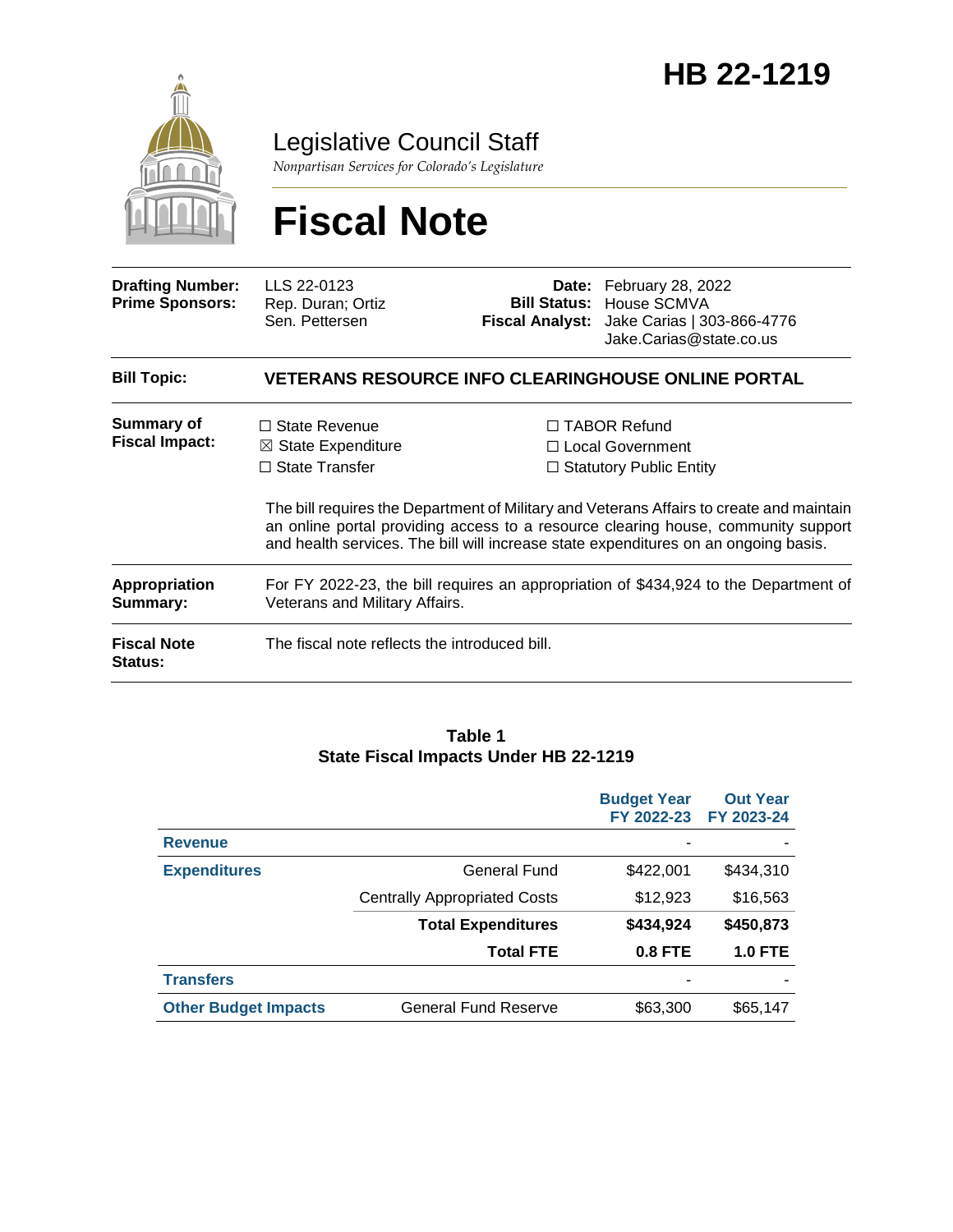### **Summary of Legislation**

Under current law, the Department of Military and Veterans Affairs (DMVA) must maintain a veterans' resource information clearinghouse with support, services, and assistance for veterans and their families. This bill requires DMVA to contract with a third-party vendor to create and maintain an online internet resource portal for veterans to access the clearinghouse. The portal must allow veterans to maintain a secure and personalized health record system and coordinate their healthcare, community, and support services. The portal must comply with Americans with Disabilities Act requirements and state accessibility standards.

### **State Expenditures**

The bill increases state expenditures in DMVA by \$509,844 in FY 2022-23 and \$541,750 in FY 2023-24 from the General Fund. Expenditures are shown in Table 2 and detailed below.

|                                                    | FY 2022-23 | FY 2023-24     |  |  |  |
|----------------------------------------------------|------------|----------------|--|--|--|
| <b>Department of Military and Veterans Affairs</b> |            |                |  |  |  |
| <b>Personal Services</b>                           | \$54.721   | \$72,960       |  |  |  |
| <b>Operating Expenses</b>                          | \$1,080    | \$1,350        |  |  |  |
| <b>Capital Outlay Costs</b>                        | \$6,200    |                |  |  |  |
| <b>Third Party Vendor Contract</b>                 | \$360,000  | \$360,000      |  |  |  |
| Centrally Appropriated Costs <sup>1</sup>          | \$12,923   | \$16,563       |  |  |  |
| <b>Total Cost</b>                                  | \$434,924  | \$450,873      |  |  |  |
| <b>Total FTE</b>                                   | $0.8$ FTE  | <b>1.0 FTE</b> |  |  |  |

**Table 2 Expenditures Under HB 22-1219**

<sup>1</sup> *Centrally appropriated costs are not included in the bill's appropriation.*

**Department of Military & Veterans Affairs.** The department will hire a marketing and communication specialist to oversee the online portal and create and maintain content on the portal, including outreach to the veterans' community. The position will also market the clearinghouse itself so that veterans, family members, and other stakeholders are aware of the resource and how to access it. Additionally, the department will hire a administrator to research and apply to existing grants that may cover the costs of the resource portal in fiscal out years. The administrator will also be responsible for data collection and ensuring that the third-party vendor is in compliance with grant provisions, regulations, and applicable statutes at the state and federal level. Personal services costs in FY 2022-23 are prorated for a September 1 start date and the General Fund pay date shift. Standard operating and capital outlay costs are included.